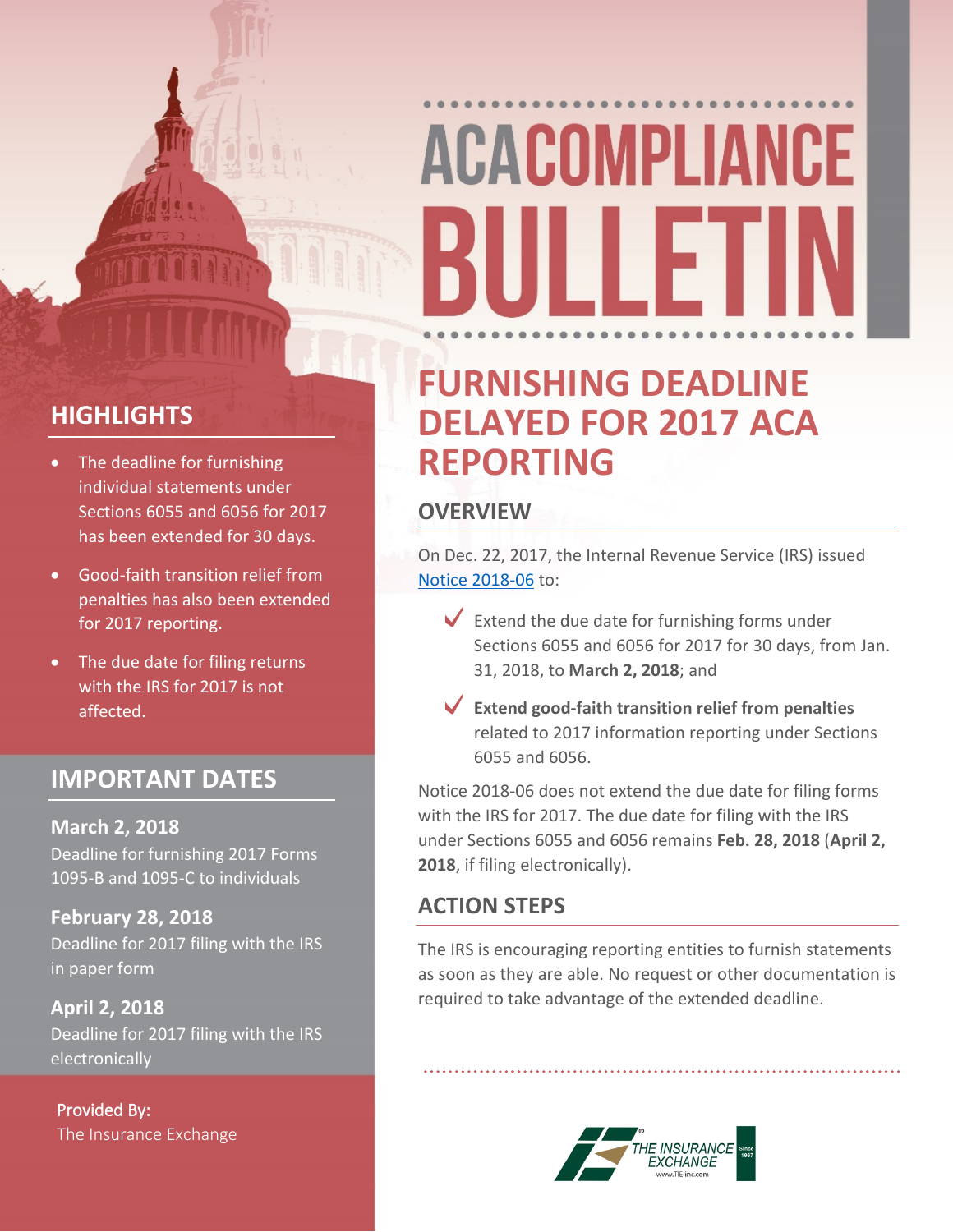### **ACACOMPLIANCE BULLETIN**

#### **Section 6055 and 6056 Reporting**

Sections 6055 and 6056 were added to the Internal Revenue Code (Code) by the Affordable Care Act (ACA).

- Section 6055 applies to providers of minimum essential coverage (MEC), such as health insurance issuers and employers with self-insured health plans. These entities will generally use Forms 1094-B and 1095-B to report information about the coverage they provided during the previous year.
- Section 6056 applies to applicable large employers (ALEs)—generally, those employers with 50 or more full-time employees, including full-time equivalents, in the previous year. ALEs will use Forms 1094-C and 1095-C to report information relating to the health coverage that they offer (or do not offer) to their full-time employees.

#### **Extended Furnishing Deadline**

The IRS has again determined that some employers, insurers and other providers of MEC need additional time to gather and analyze the information and prepare the 2017 Forms 1095-B and 1095-C to be furnished to individuals. Therefore, Notice 2018-06 provides **an additional 30 days** for furnishing the 2017 Form 1095-B and Form 1095-C, extending the due date from Jan. 31, 2018, to March 2, 2018.

*Filers are not required to submit a request or other documentation to the IRS to take advantage of the extended furnishing due date provided by Notice 2018-06.*

#### **Despite the delay, employers and other coverage providers are encouraged to furnish 2017 statements to individuals as soon as they are able.**

Filers are not required to submit any request or other documentation to the IRS to take advantage of the extended furnishing due date provided by Notice 2018-06. Because this extended furnishing deadline applies automatically to all reporting entities, the IRS will not grant additional extensions of time of up to 30 days to furnish Forms 1095-B and 1095-C. As a result, the IRS will not formally respond to any requests that have already been submitted for 30-day extensions of time to furnish statements for 2017.

#### **Impact on Filing Deadline**

The IRS has determined that there is no need for additional time for employers, insurers and other providers of MEC to file 2017 forms with the IRS. Therefore, Notice 2018-06 does not extend the due date for filing Forms 1094-B, 1095-B, 1094-C or 1095-C with the IRS for 2017. This due date remains:

**Feb. 28, 2018**, if filing on paper; or

**April 2, 2018**, if filing electronically (since March 31, 2018, is a Saturday).

Because the due dates are unchanged, potential automatic extensions of time for filing information returns are still available under the normal rules by submitting a Form 8809. The notice also does not affect the rules regarding additional extensions of time to file under certain hardship conditions.

This Compliance Bulletin is not intended to be exhaustive nor should any discussion or opinions be construed as legal advice. 2 Readers should contact legal counsel for legal advice.